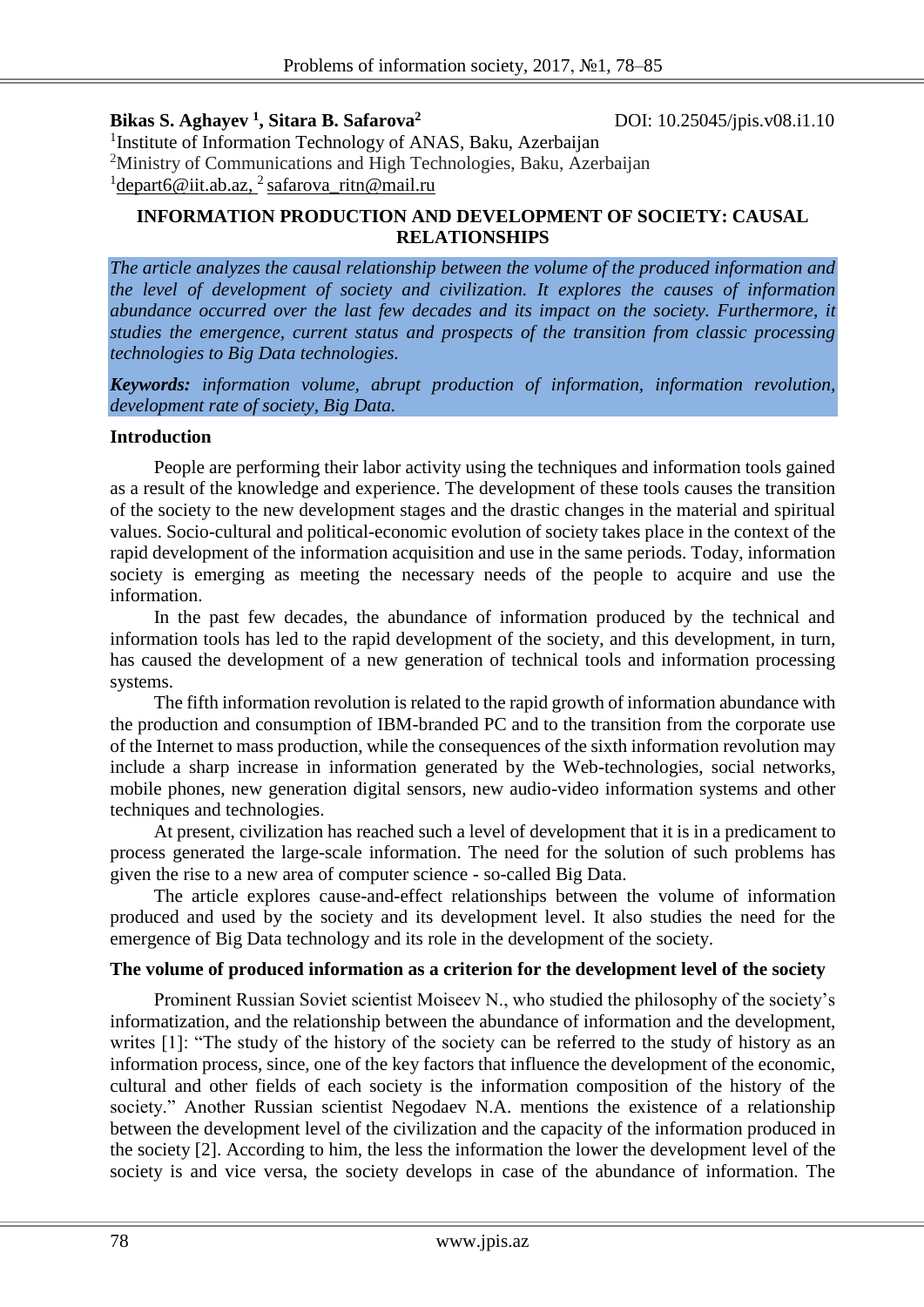development of the society - its past, present and future, is closely connected to the technical facilities, in particular, to the processes of acquisition and use of information. From this perspective, the information has become an important driving force of the socio-cultural, political and economic development of society. In other words, the amount of information produced and used by the society has the characteristics of benchmark for the development of this society.

Proceeding from this postulate, Negodaev N.A. defines the following levels of civilization according to the volume of produced information:

- •Level 0 information capacity of the brain of the first human 1.0 Kb;
- •Level 1 information capacity of the oral speech within the community, tribe or village 10.0 Mb;
- •Level 2 –existence of the culture of writing. The volume of information of the Library of Alexandria, which consists of 532800 manuscripts, is 1.0 Gb, as the size of the Information Society;
- •Level 3 existence of the culture of book. During this period, the total information capacity of published books and journals is estimated at the extent of0.1 Tb;
- •Level 4 –emergence of electronic information processing technologies. During this period, the information production capacity is approximately 10.0 Pb.

The abundance of information stipulates the development of all sectors of society, while the development of science, engineering and technology, in turn, results in the formation of means (services, relationships etc.) producing or using large amounts of information, and this process periodically repeats. Compared to the previous means, the emerging ones are more efficient and powerful generator of information, in other words, they cause more dynamic growth. Therefore, they accelerate the emergence of the following means and shorten the lifecycle of the previous ones. Considering the chronology of the information revolution known to mankind, we can reinforce the validity of this thesis. It is factual that:

- •the period between the emergence of human being and the first information revolution (emergence of speech) - 1.5 million years;
- the period between the I and II information revolutions (emergence of writing) about 35-37 thousand years;
- the period between the II and III information revolution (invention of printing the book -1497) - 4.5 thousand years;
- the period between the III and IV information revolution (invention of telegraph (1844), the telephone (1876), radio (1868), television (1932) as a result of the invention of electrical current) - 400 years;
- the period between the IV and V information revolution (massive use of personal computers -1971-1981 and the Internet -1969-1989) - 100 years.

The studies show that there is a correlation between the capacity of information and its processing quality, and it remains constant for a certain period of time: the processing techniques are used in accordance with the growing dynamics of the volume of the generated information. This process is more or less true for clearly distinguishable periods, i.e., the correlation coefficient can be adopted within a fixed period. However, the volume of information goes beyond the linear growth trend after a while within a certain period and a rapid growth occurs in a very short time. This process, as a rule, is related to the emergence of innovations of global significance in the field of techniques and technologies (except the first revolution, i.e. emergence of speech). As a result, volume (processing) adequacy breaks, correlation coefficient sharply reduces, and existing methods cannot process the dramatically increased volume of information as before. To eliminate the inaccuracies, new methods and technologies need to be developed. In our opinion, relating the recent rapid increase in the volume of information with the mass production(consumption) of *IBM PCs* (1971-1981) and to the transition from the corporate use of the Internet to the massive use (1969-1989), which is called the Fifth Information Revolution, the process of the rapid generation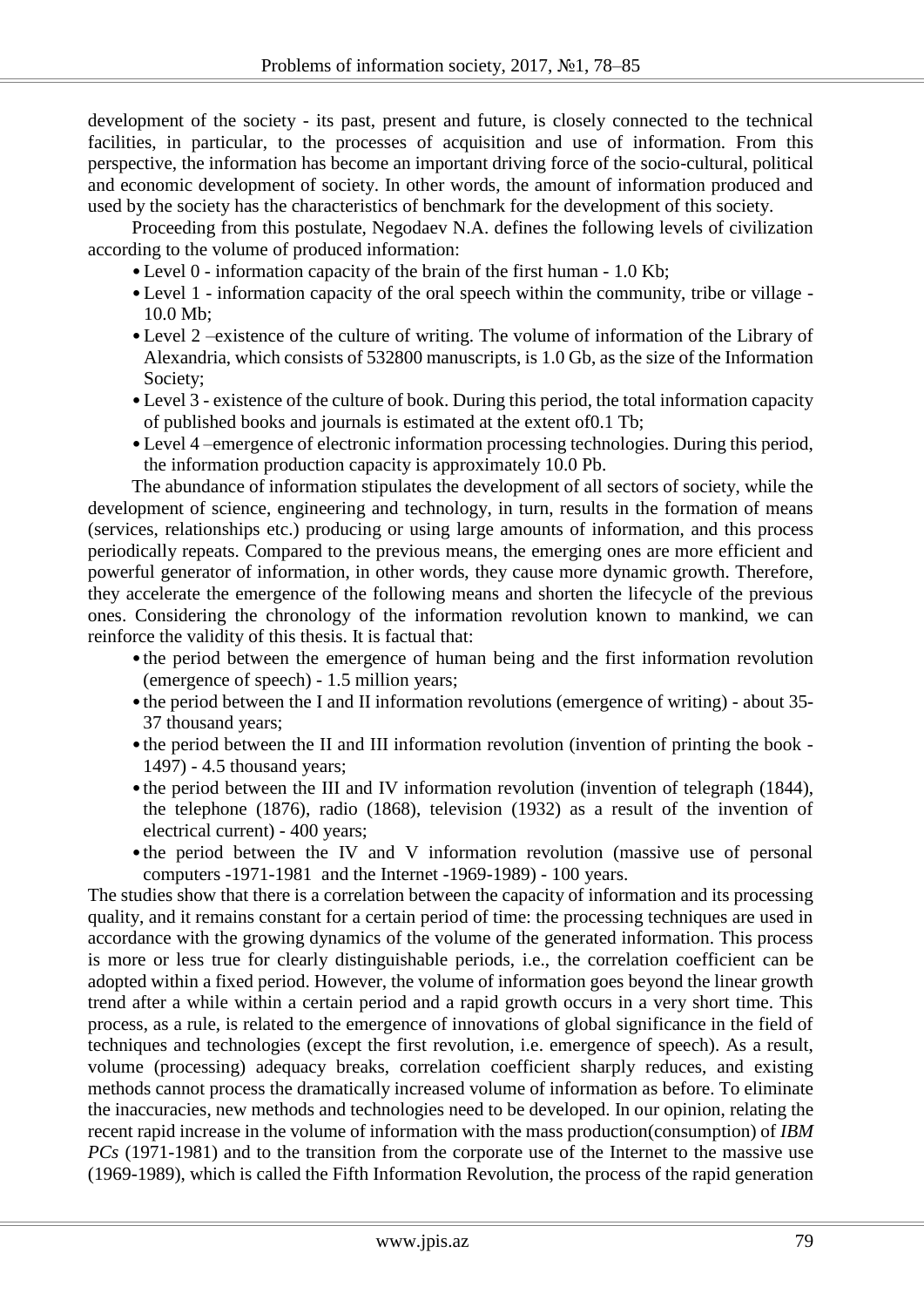of information during the last 20-25 years, accordingly, can be called the Sixth Information Revolution.

| <b>Conventional</b><br>development<br>level | <b>Development</b><br>factor                                               | <b>Revolution/Renewal Period/Date</b> |                     |                      |                                 |                                    |                                    |                                   |
|---------------------------------------------|----------------------------------------------------------------------------|---------------------------------------|---------------------|----------------------|---------------------------------|------------------------------------|------------------------------------|-----------------------------------|
|                                             |                                                                            | $\overline{0}$                        | I                   | $\mathbf{I}$         | III                             | IV                                 | V                                  | <b>VI</b>                         |
|                                             |                                                                            |                                       | 1,5<br>mln<br>years | 36<br>thsnd<br>years | 4,5<br>thsnd<br>years<br>(1497) | 400<br>years<br>$(1844 -$<br>1868) | 100<br>years<br>$(1971 -$<br>1989) | 20<br>years<br>$(2010 -$<br>2020) |
| $\boldsymbol{0}$                            | Emergence of<br>human                                                      | $1$ Kb                                |                     |                      |                                 |                                    |                                    |                                   |
| $\mathbf{1}$                                | Emergence of<br>speech                                                     |                                       | 10 Mb               |                      |                                 |                                    |                                    |                                   |
| $\overline{2}$                              | Emergence of<br>writing                                                    |                                       |                     | 1 Qb                 |                                 |                                    |                                    |                                   |
| $\overline{3}$                              | Invention of<br>book printing                                              |                                       |                     |                      | 0,1<br>Tb                       |                                    |                                    |                                   |
| $\overline{4}$                              | Invention of<br>Electric<br>current<br>(telegraph,<br>telephone,<br>radio) |                                       |                     |                      |                                 | $0,1$ Pb                           |                                    |                                   |
| 5                                           | Massive use of<br>PC, Emergence<br>of the Internet                         |                                       |                     |                      |                                 |                                    | 10<br>Pb                           |                                   |
| 6                                           | <b>Big Data</b>                                                            |                                       |                     |                      |                                 |                                    |                                    | <b>45 Eb</b>                      |

Information revolutions and the volume of generated information

Table 1.

Indeed, today, civilization has reached such a level of development that it is forced to process produced extremely large-scaled information (whether input data flow in online mode or archived database in offline mode). The need to solve such problems has given rise to a new field of computer science so-called Big Data technology.

## **Large-scale information processing technology -** *Big Data*

As mentioned above, in the last few decades, the dynamics of the growth of structured and unstructured information generated by various sources has reached such a level that this huge information cannot be handled in accordance with the quality indicators (time, accuracy, etc.). The term "processing" includes not only mathematical and logical operations through the direct calculation tools, but also the processes of data collecting, recording, analysis, archiving and transmission.

In recent years, the term Big Data technologies include architectural systems and etc., so that the data processing is carried out in accordance with 5V features. Here, 5V means quality indicators associated with the features as Volume, Velocity, Variety, Veracity and Value. In other words, Big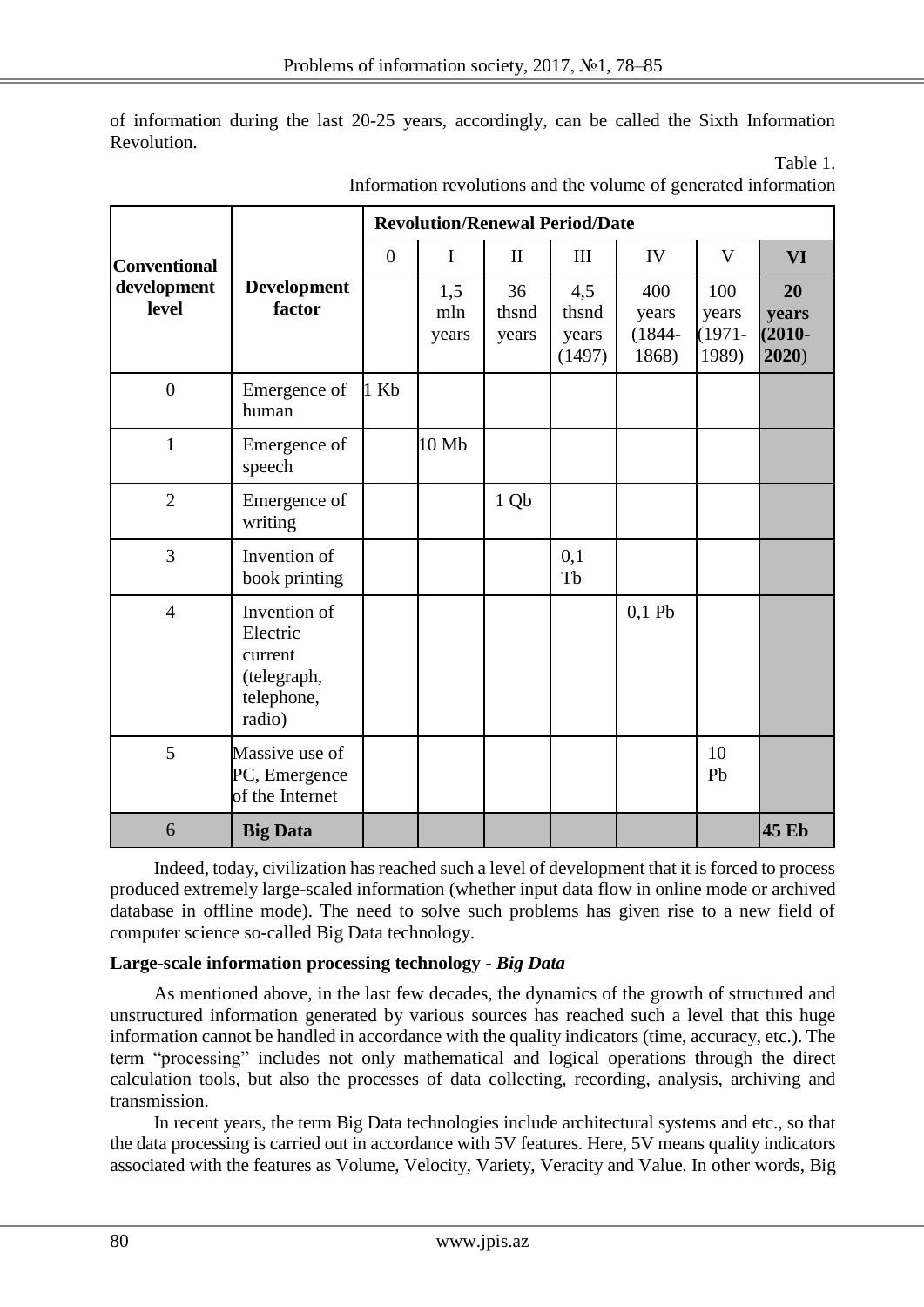Data is a technology discovering knowledge and true and valuable (significant) results by providing high-speed processing of extremely large-scaled data received from various sources (streams or databases in online and offline modes), which are interpretable for certain decisions [3] .

The above mentioned is especially refers to the online processing of unstructured data stream (audio-video traffic, social networks, web texts, e-mail data, technological sensors' streams, etc.)that do not meet the structuring formats of the modern data bases. Traditional relational databases cannot effectively perform the functions as deployment, structuring and management of extremely large-scale information by a number of indicators. Therefore, new non-relational, distributed structured, open-source, horizontally scalable database management systems (such as *NoSQL, New SQL* etc.) that principally distinguishes from the classic databases are developed for currently emerging *Big Data* technologies. Similarly, *Hadoop* platform is widely used for the large-scaled data storage, parallel and cluster processing, and database management.

Large volume of data is considered to be a major problem for Big Data technologies. The essence of the problem can be characterized by numerical values. Technical literature contains different opinions about the data volume of related to *BigData*. In terms of the growth dynamics of the data volume and the functionality (capabilities) of processing methods, in chronological order, the following classification can be more accurate.

a) classic methods of data processing:

- large-scaled data –up to hundreds of gigabytes;
- extremely large-scaled data up to hundreds of terabytes.

b) Big Data methods of data processing –up to tens of petabytes.

A number of researchers forecast the development of the next generation technology for larger scale data (measured in exabytes) in the near future and call them as "Post Big Data", "Extremely Big Data" and etc. [4].

Statistical analysis, Data Mining, Text Mining, Machine Learning, imitation models, optimization, visualization, Aggregation and other methods are used for Big Data processing. Some authors state that predictive analysis (analytics) methods are also effective in this regard[5].

#### **The causes emerging Big Data**

We have studied the causes paving the way to the emergence of *Big Data* information revolution during the last 25-30 years.

The foremost reason for the surge of information during this period is the completion of the process of the digitalization of all description types of information and the development of the effective coding methods. For instance, modern sensors are constructively equipped with the sampling and quantum operations (including radio-transition sensors); audio-video equipment is digitalized. These technological capabilities enable to produce more digital information easily [6] (Figure 1).

The second reason is the change of objectives of the use of data processing. Indeed, affordable prices of personal computers, including computer-based mobile phones, computerization, networking achievements and so on are sharply raising the use of these tools and turning computing techniques from corporate processing tools into mass processing tools [6] (Figure 2).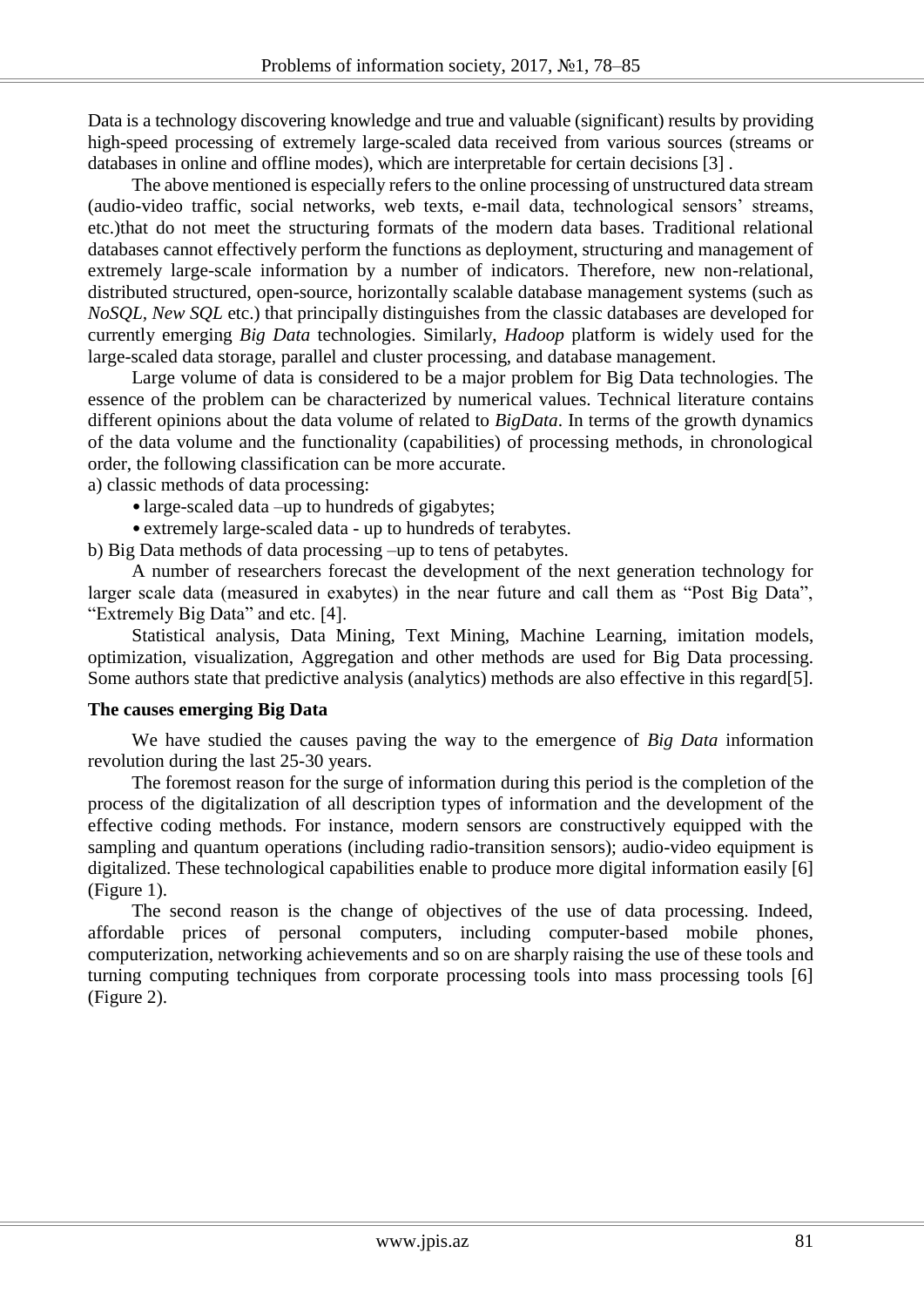

Figure 1. Analog-code Transformation of Data description

The third reason is an increase in the computing efficiency (rate) in the given period. As can be seen from Figure 3, the total production capacity of these devices, the product of which is information, has risen dramatically [7, 8].

As a result of use of a number of new technologies, including the latest generation sensors, social networks, the Internet and mobile phone applications, major search engines and etc., at present, the volume of produced information has reached Exabyte (Eb). For example, according to some estimates, in 2012, the number of e-mails sent per second throughout the world was 2.9 million, the volume of the video uploaded on *Youtube* per minute - 7 Tb, the volume of data processed a day in Google - 24 Pb, on Facebook - 10 Tb, on Twitter - 7 Tb, the volume of information exchanged through mobile phones a year - 1.3 Eb [9], in 2020, the volume of information to be produced in the world is projected to grow up to 44 Eb [10] (Figure 4).



Figure 2. Destination transformation of data processing devices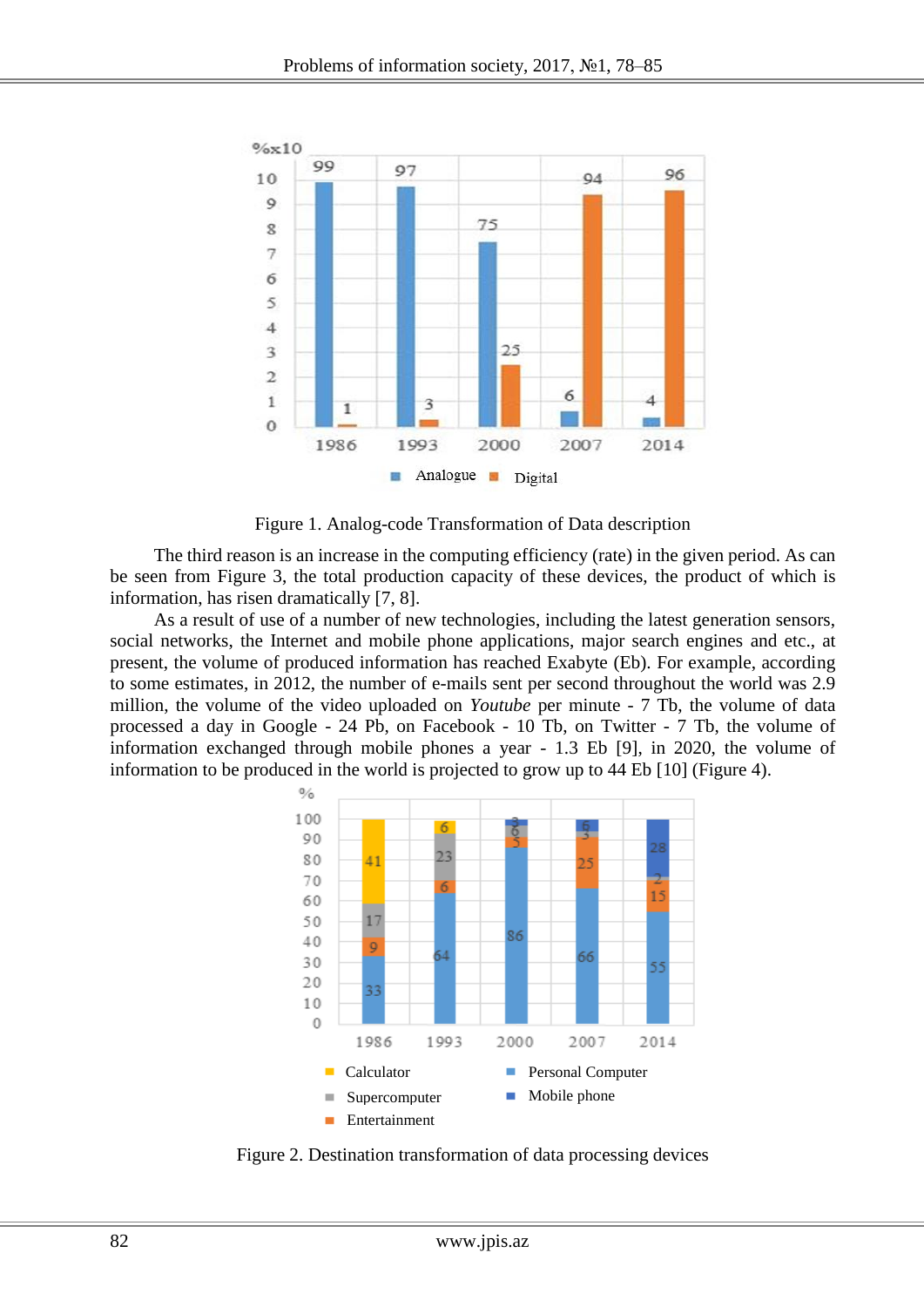

Figure 3. Dynamics of the performance of computing techniques

Currently, since the key information carriers are the electronic devices, their functionality, first of all, its capacity (volume) has been increased adequately to the growth of information. This, primarily, refers to the magnetic, magnetic-optic, optic and electrical principled external storage devices of computing tools and to the electronic archive storage facilities. For example, capacity of modern PC's hard disk (Winchester) is 3-5 Tb, whereas this capacity is8-10 Tb in the storages of petabytes of capacity. According to some sources, by the end of 2016,the capacity of HAMR (Heat-assisted magnetic recording) hard drives is estimated to be more than 10 TB [11]. The capacity of hard drives has averagely increased by 10 million times during last 35 years [12] (Figure 5).



Figure 4. Dynamics of data volume growth

Summarizing all abovementioned, we can say that the main objective of the emerging Big Data is to develop new processing methods and technologies sufficient for the excessive amount of information produced by the human activities in recent years.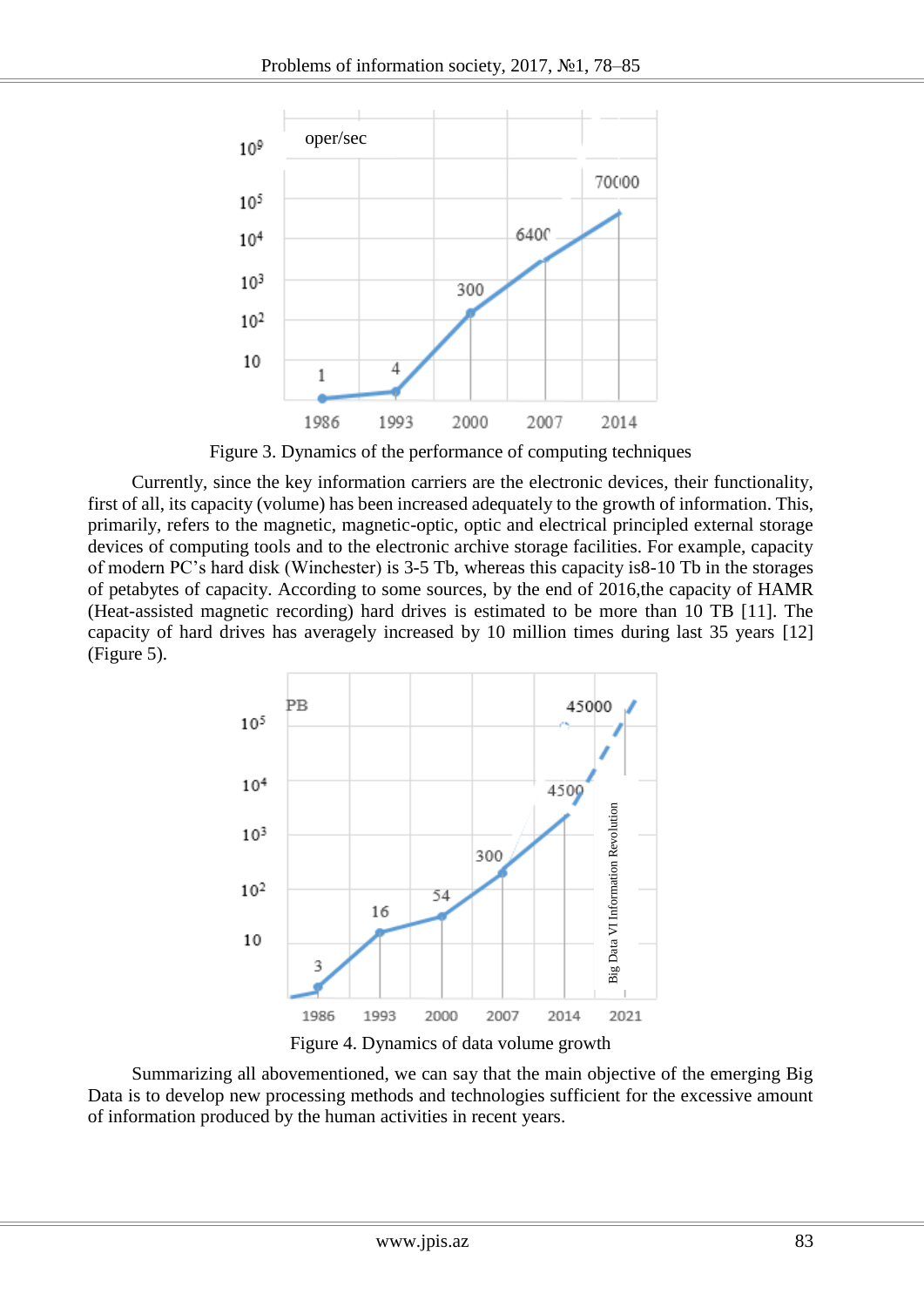

Figure 5. Dynamics of growth of external hard drive volume

Exploring the civilization history as the history of the information production process allows us to conclude that Big Data, which is the product of the latest information revolution, will be replaced by a new information revolution in a short period of time with greater raise of information than before.

## **Conclusion**

The article explored the development level of society, the cause-effect relationship between the volume of produced information and the capacity of information carriers. It displayed that the greater the volume of information generated in the civilization and societies, the higher the level of development. Nevertheless, the proportion of the information volume and the development level has remained stable for a particular period of history, and development of new technological inventions in certain period violates this stability: the rapid growth of information arises and a new, higher stage of development begins. This periodicity is repeated throughout the history. The rapid growth of information, during last 25-30 years. is also defined as the information revolution. This article associated the chronological growth rate of the volume of the data carriers with the need for storage of growing information, and presented the table of time-volume dependence for this period. It also analyzed the process of transition from classical information processing technologies to *BigData*, and justified this transition with the necessity of solving the problems of information processing in recent years. It is stated that solution of these problems requires the development of new approaches and methods based on the principles distinct from the classical ones. And therefore, scientists and experts of a number of scientific centers are conducting research on the large-scaled data collection, storage, transmission and processing. We can conclude that the latest information revolution - *Big Data,* will be followed by a new information revolution in a shorter period of time than the previous one.

## **References**

- 1. Moiseev N.N. Information Society: Opportunities and Reality // Information Society. Moscow: AST, 2003, pp. 248-251.
- 2. Negodaev I.A. Information revolutions in the history of society // Bulletin of the DSTU, 2006, vol. 6, No. 2 (29), pp. 144-153.
- 3. Baaziz A., Quoniam L. How to use Big Data Technologies to optimize operations in the Upstream Petroleum Industry // International Journal of Innovation, 2013, vol. 1, no. 1, pp. 19-29.